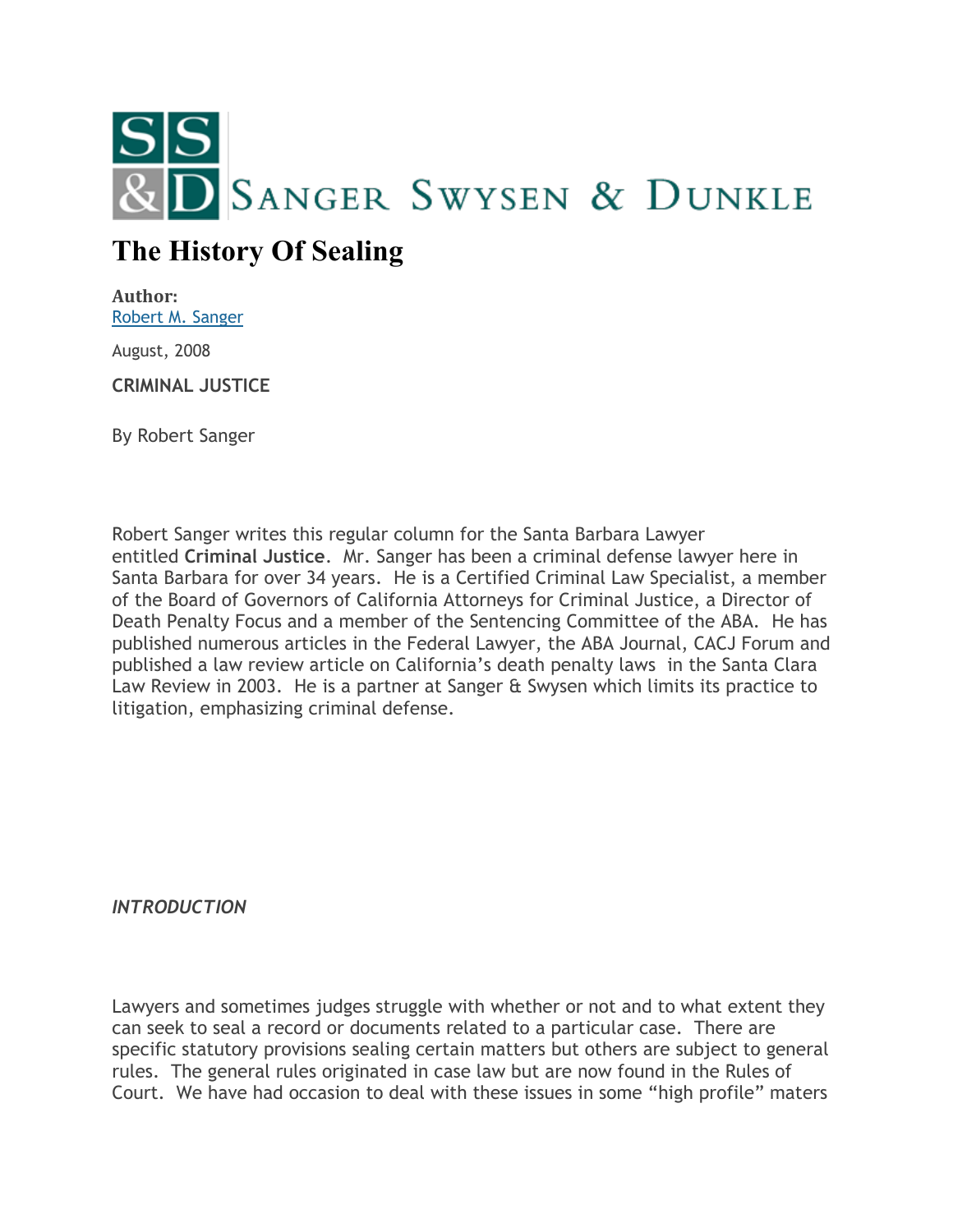and have even obtained a published decision on one aspect of the rules. As a practical matter, it may be helpful to go over those rules and the procedures which apply in criminal cases to both the prosecution and the defense.

## *THE HISTORY OF SEALING*

Certain kinds of records and proceedings have traditionally been the subject of confidentiality. For instance, juvenile records are confidential and can actually be permanently sealed under appropriate circumstances.[\[1\]](#page-5-0) There are very specific procedures to unseal juvenile records or to release them subject to protective orders[.](#page-5-1)<sup>21</sup> In adult criminal cases there are also some specific sealing provisions. For instance, grand jury transcripts are sealed until the unsealing of the indictment and for 10 days thereafter.<sup>[\[3\]](#page-5-2)</sup> Search warrant affidavits are sealed until at least 10 days after service[.](#page-5-3)[4]

However, there are a vast number of circumstances in which counsel want to have the court seal records but for which there is not a particular sealing statute. In criminal cases, the argument on the part of the government is often that an alleged victim will be harmed or that some law enforcement investigation will be compromised. On the part of defense, the argument is often that the defendant will not have due process or a fair trial if there is pretrial publicity. Sometimes the parties agree but, whether they do or not, the court must make specific findings in order to seal records not subject to a specific statute.

This is because there is another party to the contest over sealing – the public. The public, often represented by the press, has a right to access to the courts and, in particular, to observe criminal trials and review criminal case records. This public right is related to the Constitutional right of a defendant to a public trial under the Sixth Amendment[.](#page-5-4) $\mathbb{F}$  Defendants have an interest in forcing the government to try them in public or not at all. And, people not defendants want to be assured that they or their families will not be whisked away in the middle of the night without a public trial. In addition, the press asserts its claims to inform the public under the First Amendment.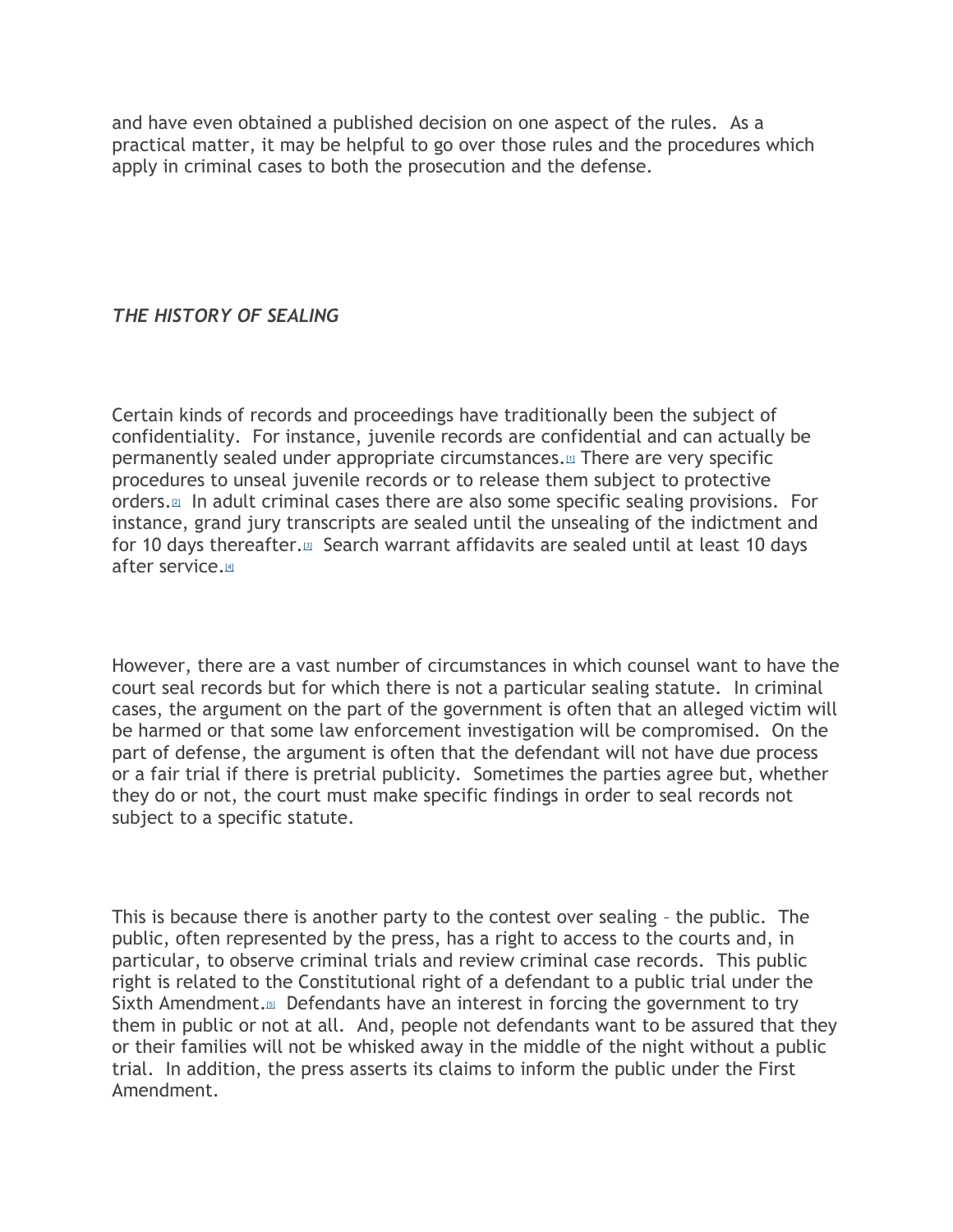The culmination of the press' effort to litigate access to court records in this state came in the California Supreme Court case of *NBC Subsidiary (KNBC-TV) Inc. v. Superior Court.*[\[6\]](#page-5-5) That case held that there is a presumption of openness. Records cannot be sealed by the court, whether at the request of the prosecution or defense, except under very stringent circumstances. In essence, the Court has to balance the interest advanced by the party (or the court itself) which seeks to seal the records against the right to public access of court records and files. The presumption of openness requires that, if there is to be sealing at all, it must be kept to a minimum.

In light of *NBC Subsidiariry*, the California Judicial Council codified five requirements which must be met before records can be sealed. Rule 243.1(d) was added to the California Rules of Court and later renumbered as Rule 2.550(d). It presently provides that the Court has the authority to order a record be filed under seal if the Court expressly finds that:

 *1. There exists an overriding interest that overcomes the right of public access to the record;*

 *2. The overriding interest supports sealing the record;*

 *3. A substantial probability exists that the overriding interest will be prejudiced if the record is not sealed;*

 *4. The proposed sealing is narrowly tailored; and*

 *5. No less restrictive means exist to achieve the overriding interest.*

The court must make these express findings on the record.

## *PROCEDURE FOR SEALING*

In order to seal a record, counsel should submit a straightforward application articulating the precise grounds for sealing under Rule 2.550(d). The defense generally places the defendant's right to due process and a fair trial in the balance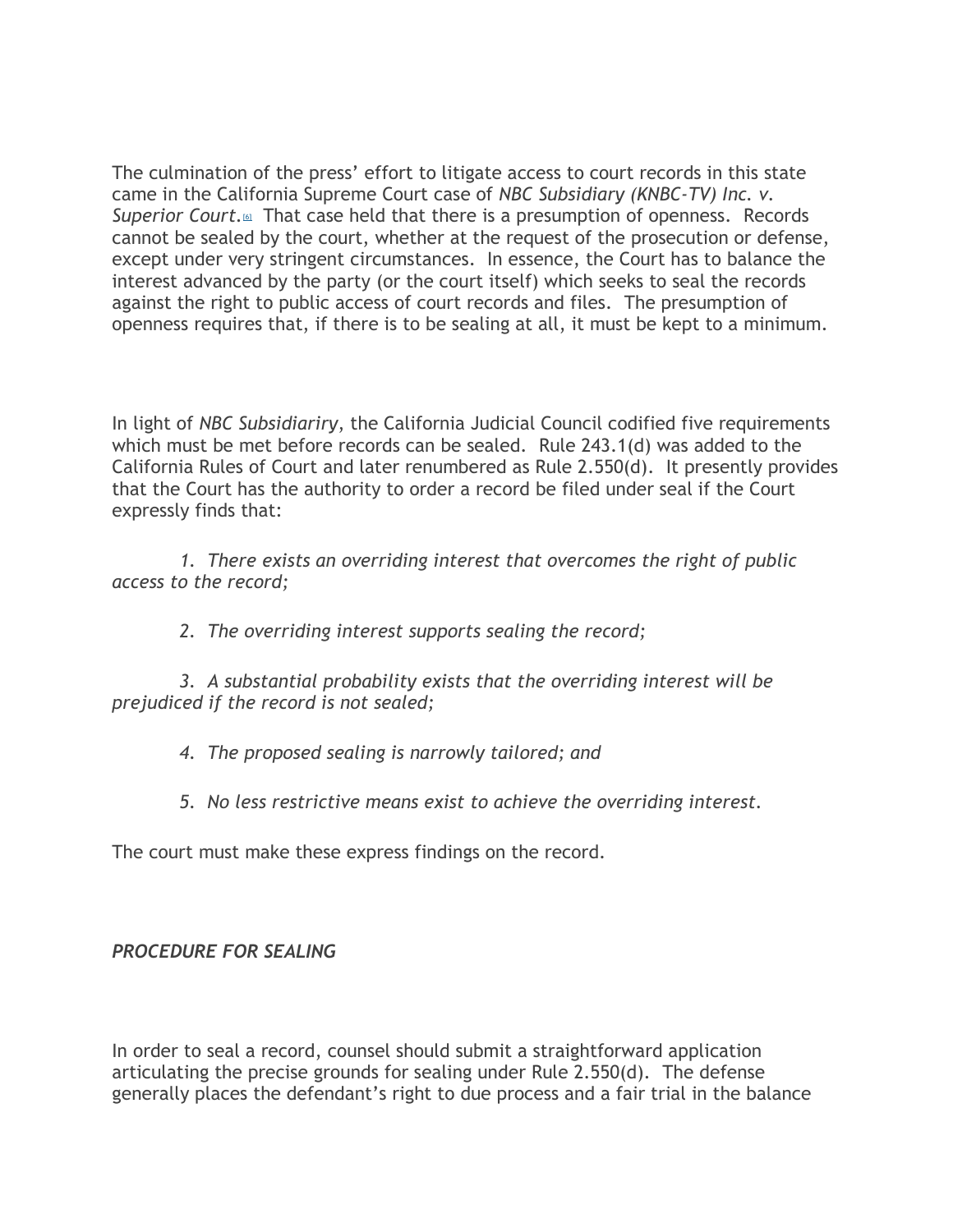under the Fifth, Sixth and Fourteenth Amendments to the United States Constitution and Article I, Sections 1, 7, and 15 of the California Constitution. The right to a fair trial in a criminal case has long been held to take precedence over complete access of the press and entertainment media to all aspects of the proceedings.<sup>[\[7\]](#page-5-6)</sup>

The application to seal should include a declaration demonstrating specific facts which demonstrate that the due process and fair trial rights will be prejudiced and, as a result, that prejudice overrides the public's right to know. This declaration, itself, may have to be sealed since, to be specific, counsel will need to disclose enough of the information in the proposed sealed document that it would, in itself, prejudice the due process and fair trial rights of the accused.

Sometimes the prosecution will want to move to seal. Under *People v. Hobbs*[,](#page-5-7)[8] the prosecution can seek to seal a portion (and sometimes all) of an affidavit for a search warrant. The grounds are generally that the identity of a confidential informant may be disclosed and that the confidential informant will be compromised or in danger. We have also seen the prosecution join in motions to seal records where early disclosure of material might affect the integrity of the process. For instance, booking photographs have been sealed pending line up identification procedures.

Whatever the basis for the request, Rule 2.550(d) requires that the sealing be narrowly tailored. This often means that an entire document cannot be sealed but that, instead, the court will be required to order the document redacted. Therefore, it is good practice to submit to the court with the original application a proposed redacted document which excludes only the material that gives rise to the overriding prejudice.

Finally, the parties cannot simply stipulate to sealing without a showing and findings by the court. The parties, even if in agreement, have to establish the specific grounds under Rule 2.550(d) and have to show that they have tailored the order accordingly. The court should make those findings on the record.

*WHO CARES?*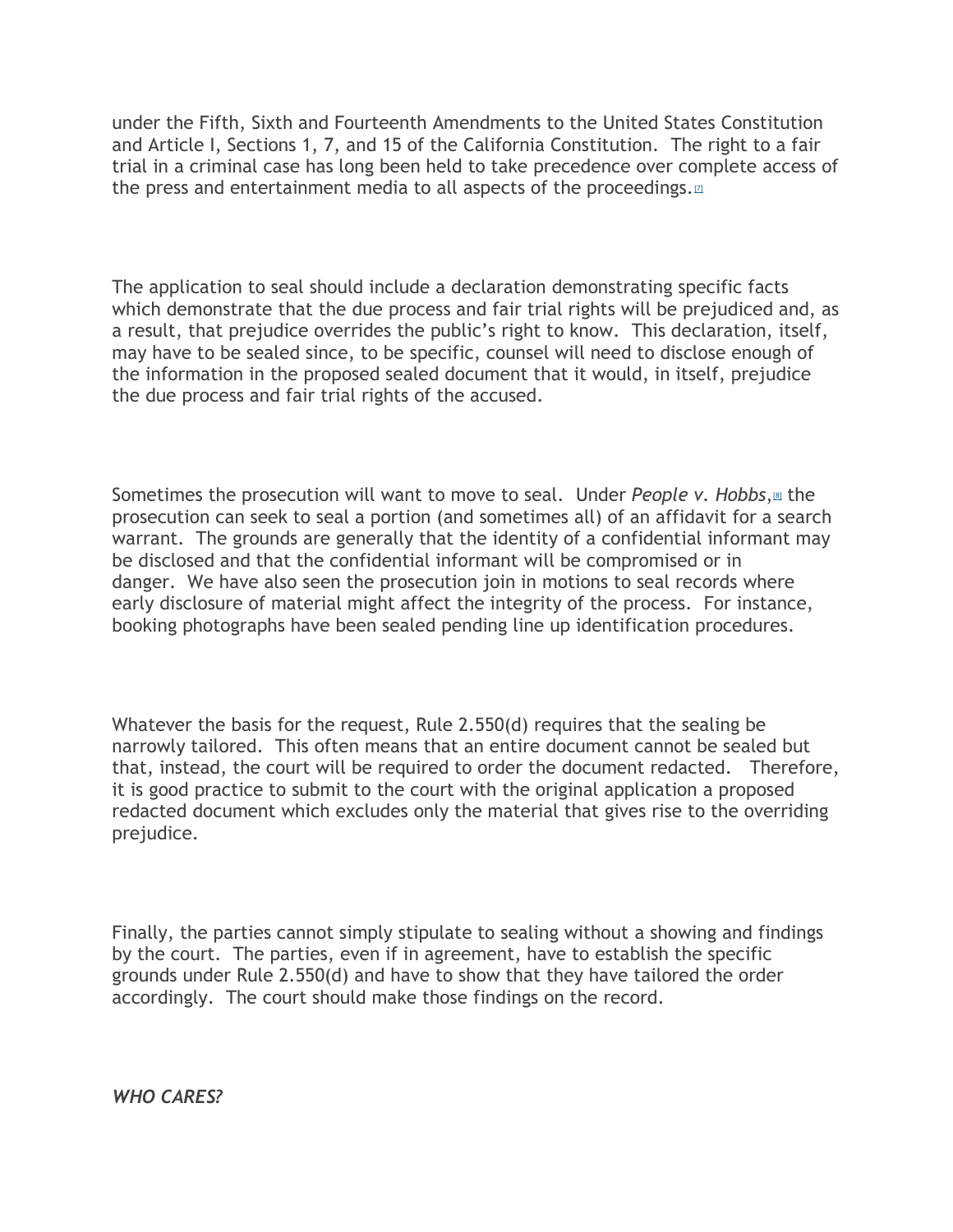Many readers who have been practicing law for a while will recall days when fairly undisciplined motions were made and the courts sealed documents on an equitable basis of some sort. Those days are over. Even recently, we have encountered judges making quick – although probably correct – sealing orders without making the findings required by Rule 2.550(d). The issue then is who will object or seek to unseal records that were not properly sealed? In other words, who cares?

The answer is, generally, the press. Increasingly, the press or the infotainment media will employ counsel to fight the sealing of records or to unseal them once they were sealed. In each "case of the century" *de jour*, one can expect the media to be represented in court and to vigorously fight any sealing orders. If I could be permitted a first person story:

In the Michael Jackson criminal case, the lawyer for the media was actually given a seat in the courtroom inside the bar. And when he was not there, he was making seemingly endless motions to unseal records and taking writs to the Court of Appeal and even to the Supreme Court. While co-counsel and I were in court cross-examining and calling witnesses, my colleague, Steve Dunkle, was in the office drafting oppositions and respondents briefs. We actually obtained two favorable appellate decisions, including one in which the interest in the right to a fair trial was held to override the right to access of the grand jury transcripts prior to trial under the facts of the case.[\[9\]](#page-5-8) Judge Melville handled the matter masterfully and set up a court web page to provide access to the media. He would seal only if he could make the specific findings under the Rules of Court.

Jackson was, of course, a case that drew international press attention. But media access among more mundane cases is increasingly becoming an issue. There are just more people associated with media and infotainment. There is just more space to be filled on television. Criminal defense lawyers increasingly have cases where there is a request to do gavel to gavel coverage or where there are media personnel doing national reporting on matters that in days gone by would not have gotten coverage out of the county.